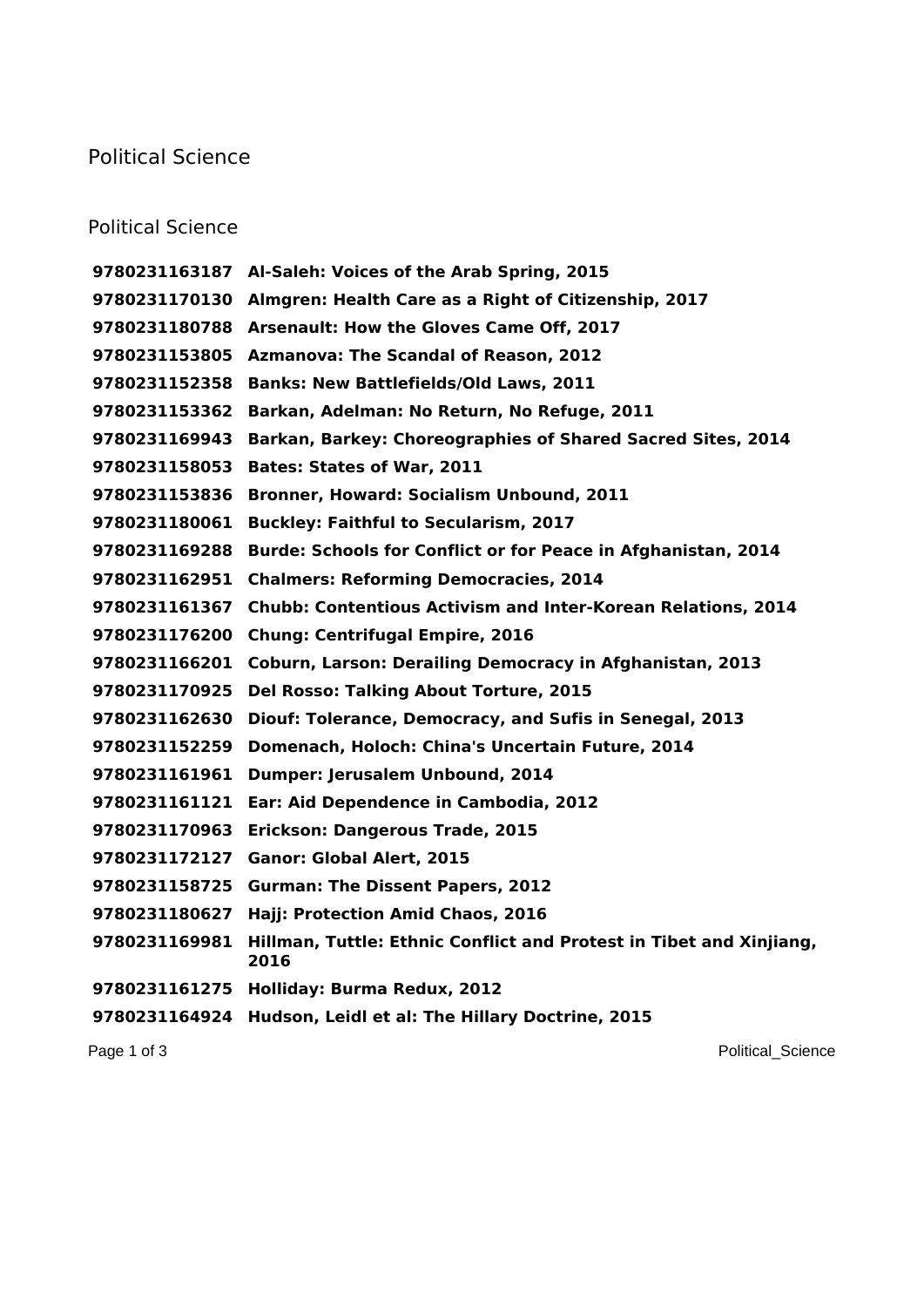**Hung: The China Boom, 2015 Ingram: Radical Cosmopolitics, 2013 Innerarity, Sassen et al: Governance in the New Global Disorder, Jones, Smith: The Political Impossibility of Modern Counterinsurgency, 2015 Kolozi: Conservatives Against Capitalism, 2017 Lee: China's Hegemony, 2016 Lewis: Green Innovation in China, 2015 McCool: River Republic, 2014 McNevin: Contesting Citizenship, 2011 McNulty: Wrestling with the Angel, 2014 Moltz: Asia's Space Race, 2011 Moltz: Crowded Orbits, 2014 Oros: Japan's Security Renaissance, 2017 Pfaltzgraff, Davis: Anticipating a Nuclear Iran, 2013 Pillar: Why America Misunderstands the World, 2016 Powell: The Inquisition of Climate Science, 2012 Reilly: Strong Society, Smart State, 2011 Roy: Return of the Dragon, 2013 Ryan: Decoding Al-Qaeda's Strategy, 2013 Schroeder: Presidential Debates, 2016 Smith: Intimate Rivals, 2015 Snyder, Glosserman: The Japan-South Korea Identity Clash, 2015 Steinberg: German Jihad, 2013 Stepan, Künkler: Democracy and Islam in Indonesia, 2013 Stiglitz, Kaldor: The Quest for Security, 2013 Tabb: The Restructuring of Capitalism in Our Time, 2012 Taubes, Tribe et al: To Carl Schmitt, 2013 Taw: Mission Revolution, 2015 Thomas: Govern Like Us, 2015 Traverso: Left-Wing Melancholia, 2017 Tunsjø: Security and Profit in China's Energy Policy, 2013**

Page 2 of 3 Political Science Page 2 of 3 Political Science Page 2 of 3